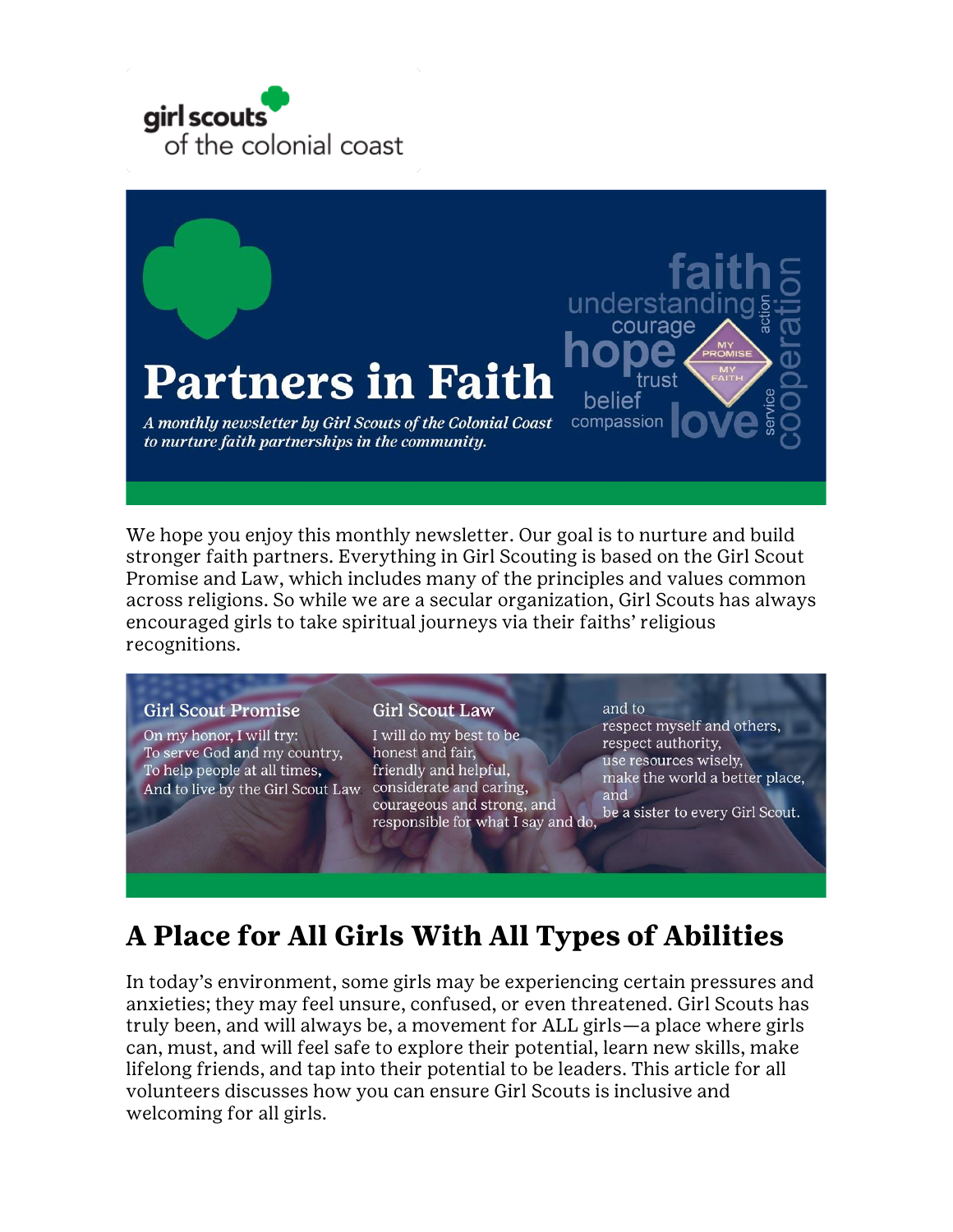In this article, we will focus is on abilities—on what girls tagged as having disabilities can do rather than on what they cannot. If you want to find out what a girl with a disability needs to make her successful, simply ask her or her parent/guardian. If you are frank and accessible, its likely they will respond in kind, creating an atmosphere that enriches everyone. It's important for all girls to be rewarded based on their best efforts not on the completion of a task. Give any girl the opportunity to do her best and she will. Sometimes that means changing a few rules or approaching an activity in a more creative way. Here are some examples of ways to modify activities:

- Invite a girl to complete an activity after she has observed others doing it.
- If you are visiting a museum to view sculpture, find out if a girl who is blind might be given permission to touch the pieces.
- If an activity requires running, a girl who is unable to run could be asked to walk or do another physical movement.
- In addition, note that people-first language puts the person before the disability.

At Girl Scouts, a commitment to inclusivity is part of our DNA. Girl Scouts was founded by a daring and courageous woman—Juliette Gordon Low—who wasn't afraid to break the mold and who plainly stated that Girl Scouts was to be a movement "for the girls of Savannah, and all of America, and all the world." For 110 years, Girl Scouts has actively embraced all girls. Through turbulent and troubled times, through wars and economic depressions, and through periods of peace and prosperity, we have always served girls from every walk of life, regardless of their race, ethnicity, abilities, religious affiliation, economic standing, orientation, country of birth, or family history. Girl Scout volunteers and other adults supporting the mission have the responsibility to make all individuals feel welcome and able to fully participate in all Girl Scout activities, which means accommodating the differing needs of girls and their parents/guardians, and other members.

When you have an environment that is truly inclusive, individuals feel comfortable being themselves. They feel more comfortable sharing ideas, and it's through all these different perspectives that you come up with innovation.

# **Within each Girl Scout troop or group is a world of diversity and a wide variety of talents and abilities.**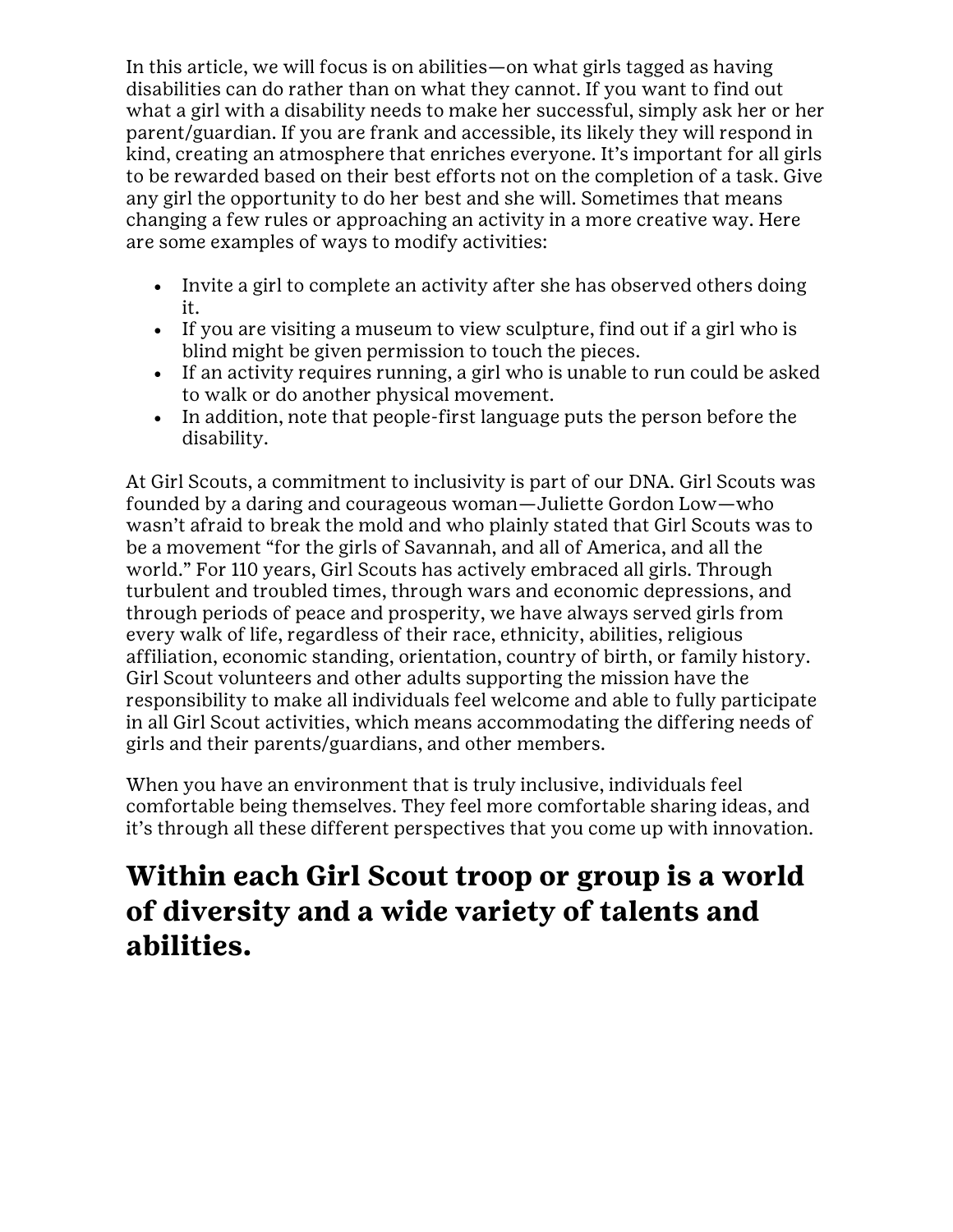

"Anesha has loved Girl Scouts from the moment she joined," her mom Latoshia Wilson said. "Now, she's just one of the girls. None of the girls treat Anesha any different from any other girl in the troop. This camping trip was special, she absolutely loved it."

*Pictured: Girl Scout Junior Anesha Nixon canoeing with her mom, Latoshia Wilson. Girl Scouts have given Anesha wonderful experiences to help her grow in her abilities.*

### **Visit a GSCCC Property for Your Next Outdoor Adventure!**

GSCCC has many properties, camps, and facilities that be can rented for day and overnight use by faith groups, businesses, and individuals. Properties are handicap accessible. For more information visit the **[camps](http://click.email.girlscouts.org/?qs=b8906cf95a9a0d39d522cacf9c717480877ab800d1dbe9d26ba91171cbe738c4dacfcc860467f2a1a54c0377b7dbef2f)  [and facilities page](http://click.email.girlscouts.org/?qs=b8906cf95a9a0d39d522cacf9c717480877ab800d1dbe9d26ba91171cbe738c4dacfcc860467f2a1a54c0377b7dbef2f)** at gsccc.org. For questions email **[customercare@gsccc.org](mailto:customercare@gsccc.org?subject=GSCCC%20Properties)**.

#### **What is P.R.A.Y.?**

Programs of Religious Activities with Youth (P.R.A.Y.) is a not-for-profit organization whose national board of directors includes representatives from Protestant and Independent Christian Churches and the national youth agencies. Learn more [praypub.org.](http://click.email.girlscouts.org/?qs=d72bea38c2261abc389d53923c6a2362b3e6bbb5a301472858315bc94235ed634939fc112fec6ad20210f029e8e5a441)

#### **My Promise, My Faith**

Girls of all grade levels in Girl Scouts can earn the My Promise, My Faith pin, which complements existing religious recognitions and allows girls to